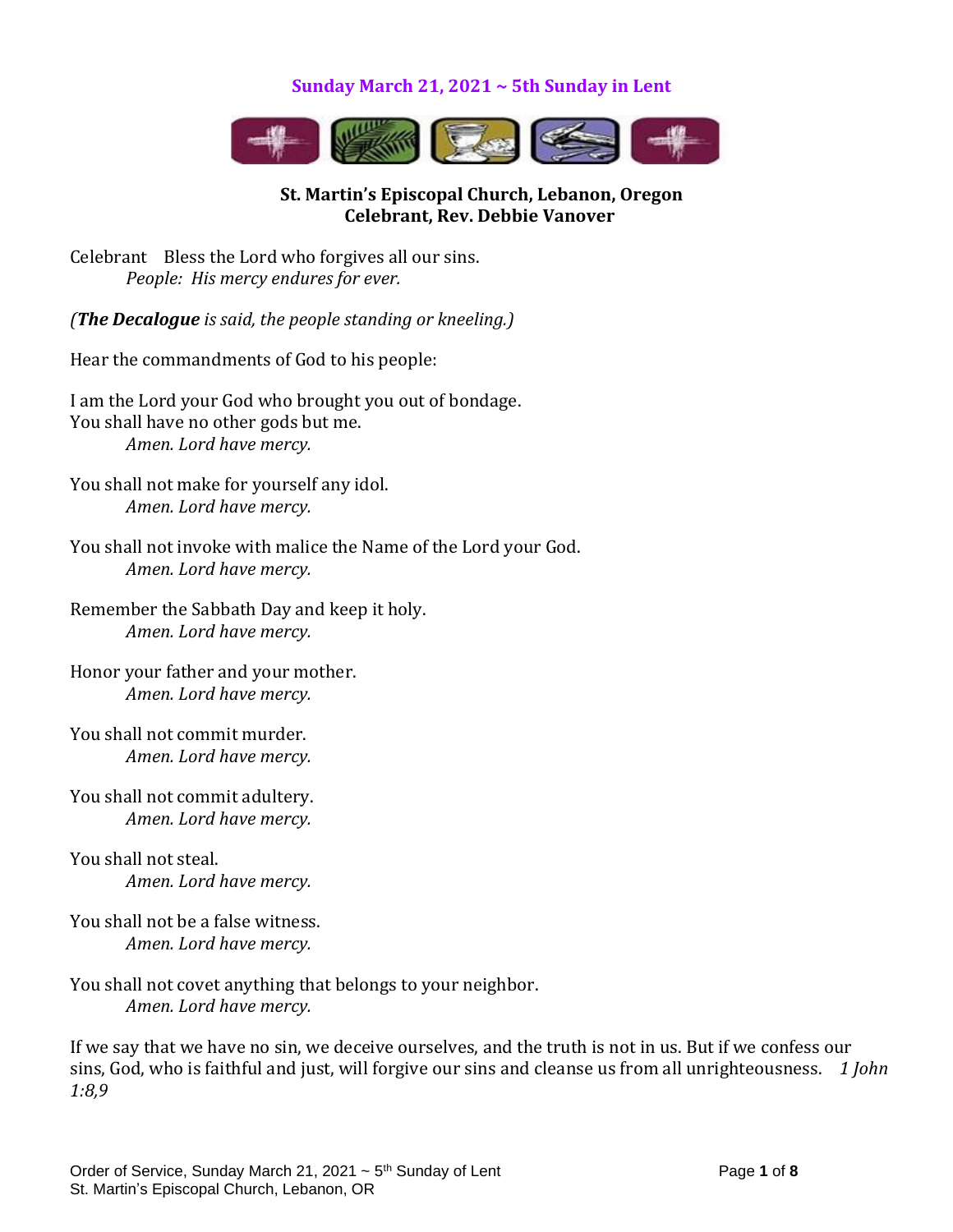## **Let us confess our sins against God and our neighbor.**

*Silence may be kept.*

## *Minister and People*

Most merciful God, we confess that we have sinned against you in thought, word, and deed, by what we have done, and by what we have left undone. We have not loved you with our whole heart; we have not loved our neighbors as ourselves. We are truly sorry and we humbly repent. For the sake of your Son Jesus Christ, have mercy on us and forgive us; that we may delight in your will, and walk in your ways, to the glory of your Name. *Amen.*

> Lord have mercy *Christ have mercy* Lord have mercy

## **The Collect** *(said in unison)*

Almighty God, you alone can bring into order the unruly wills and affections of sinners: Grant your people grace to love what you command and desire what you promise; that, among the swift and varied changes of the world, our hearts may surely there be fixed where true joys are to be found; through Jesus Christ our Lord, who lives and reigns with you and the Holy Spirit, one God, now and for ever. *Amen.*

## **First Reading -- Jeremiah 31:31-34**

The days are surely coming, says the Lord, when I will make a new covenant with the house of Israel and the house of Judah. It will not be like the covenant that I made with their ancestors when I took them by the hand to bring them out of the land of Egypt—a covenant that they broke, though I was their husband, says the Lord. But this is the covenant that I will make with the house of Israel after those days, says the Lord: I will put my law within them, and I will write it on their hearts; and I will be their God, and they shall be my people. No longer shall they teach one another, or say to each other, "Know the Lord," for they shall all know me, from the least of them to the greatest, says the Lord; for I will forgive their iniquity, and remember their sin no more.

- Hear what the Spirit is saying to God's People
- Thanks be to God

## **Psalm 51:1-13**

1 Have mercy on me, O God, according to your loving-kindness; \* in your great compassion blot out my offenses.

2 Wash me through and through from my wickedness \* and cleanse me from my sin.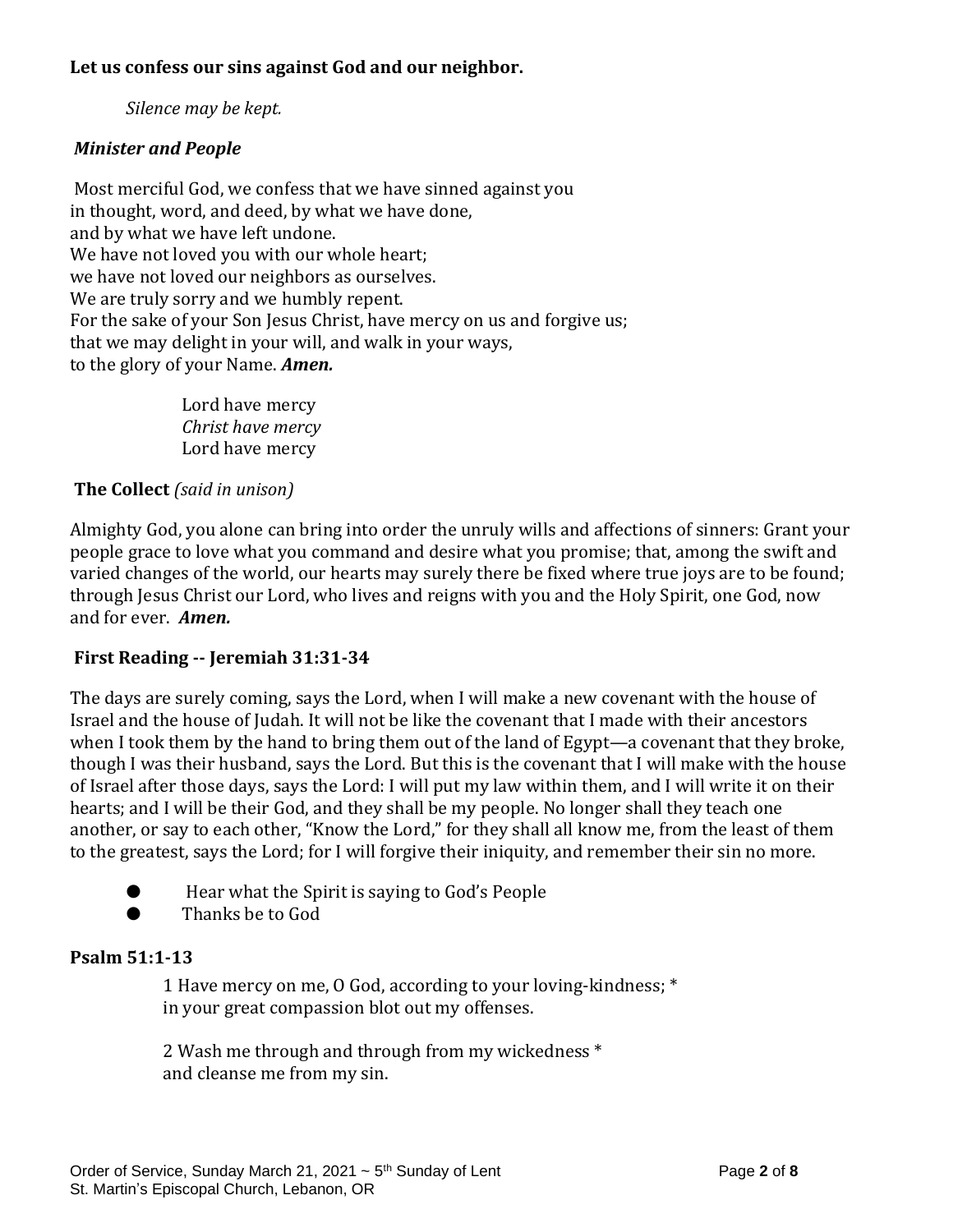3 For I know my transgressions, \* and my sin is ever before me.

4 Against you only have I sinned \* and done what is evil in your sight.

5 And so you are justified when you speak \* and upright in your judgment.

6 Indeed, I have been wicked from my birth, \* a sinner from my mother's womb.

7 For behold, you look for truth deep within me, \* and will make me understand wisdom secretly.

8 Purge me from my sin, and I shall be pure; \* wash me, and I shall be clean indeed.

9 Make me hear of joy and gladness, \* that the body you have broken may rejoice.

10 Hide your face from my sins \* and blot out all my iniquities.

11 Create in me a clean heart, O God, \* and renew a right spirit within me.

12 Cast me not away from your presence \* and take not your holy Spirit from me.

13 Give me the joy of your saving help again \* and sustain me with your bountiful Spirit.

## **Second Lesson – Hebrews 5:5-10**

Christ did not glorify himself in becoming a high priest, but was appointed by the one who said to him, "You are my Son, today I have begotten you"; as he says also in another place, "You are a priest forever, according to the order of Melchizedek."

In the days of his flesh, Jesus offered up prayers and supplications, with loud cries and tears, to the one who was able to save him from death, and he was heard because of his reverent submission. Although he was a Son, he learned obedience through what he suffered; and having been made perfect, he became the source of eternal salvation for all who obey him, having been designated by God a high priest according to the order of Melchizedek.

- Hear what the Spirit is saying to God's People
- *Thanks be to God*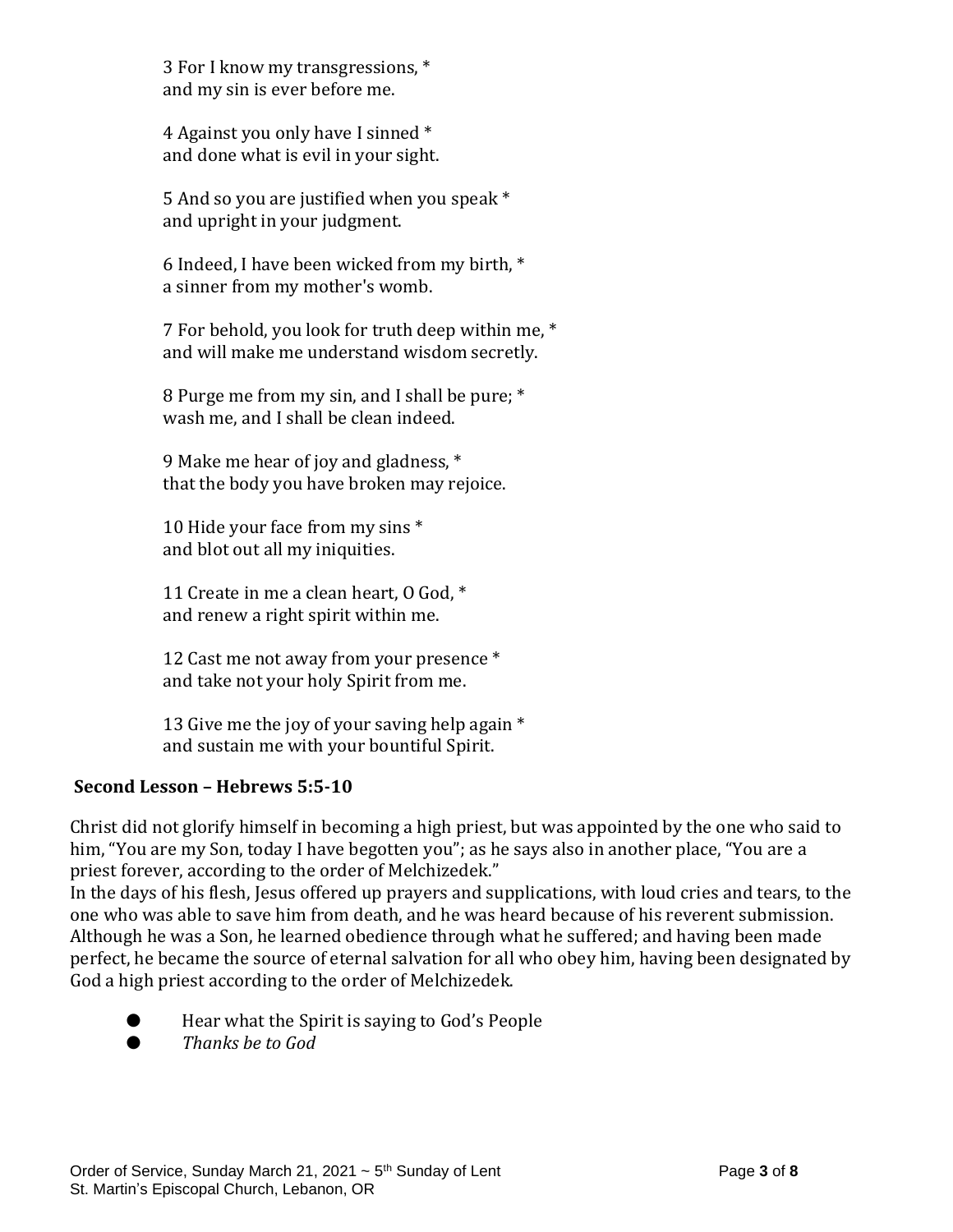# **The Holy Gospel of our Lord Jesus Christ, according to John 12:20-33**

## *Glory to you, Lord Christ*

Now among those who went up to worship at the festival were some Greeks. They came to Philip, who was from Bethsaida in Galilee, and said to him, "Sir, we wish to see Jesus." Philip went and told Andrew; then Andrew and Philip went and told Jesus. Jesus answered them, "The hour has come for the Son of Man to be glorified. Very truly, I tell you, unless a grain of wheat falls into the earth and dies, it remains just a single grain; but if it dies, it bears much fruit. Those who love their life lose it, and those who hate their life in this world will keep it for eternal life. Whoever serves me must follow me, and where I am, there will my servant be also. Whoever serves me, the Father will honor.

"Now my soul is troubled. And what should I say—'Father, save me from this hour'? No, it is for this reason that I have come to this hour. Father, glorify your name." Then a voice came from heaven, "I have glorified it, and I will glorify it again." The crowd standing there heard it and said that it was thunder. Others said, "An angel has spoken to him." Jesus answered, "This voice has come for your sake, not for mine. Now is the judgment of this world; now the ruler of this world will be driven out. And I, when I am lifted up from the earth, will draw all people to myself." He said this to indicate the kind of death he was to die.

- This is the Gospel of the Lord.
- *Praise to you, Lord Christ*

**Sermon** The Rev. Debbie Vanover

## Nicene Creed **(BCP p.358)**

Order of Service, Sunday March 21, 2021  $\sim$  5<sup>th</sup> Sunday of Lent **Page 1** 06 **8** St. Martin's Episcopal Church, Lebanon, OR We believe in one God, the Father, the Almighty, maker of heaven and earth, of all that is, seen and unseen. We believe in one Lord, Jesus Christ, the only Son of God, eternally begotten of the Father, God from God, Light from Light, true God from true God, begotten, not made, of one Being with the Father. Through him all things were made. For us and for our salvation he came down from heaven: by the power of the Holy Spirit he became incarnate from the Virgin Mary, and was made man. For our sake he was crucified under Pontius Pilate; he suffered death and was buried. On the third day he rose again in accordance with the Scriptures;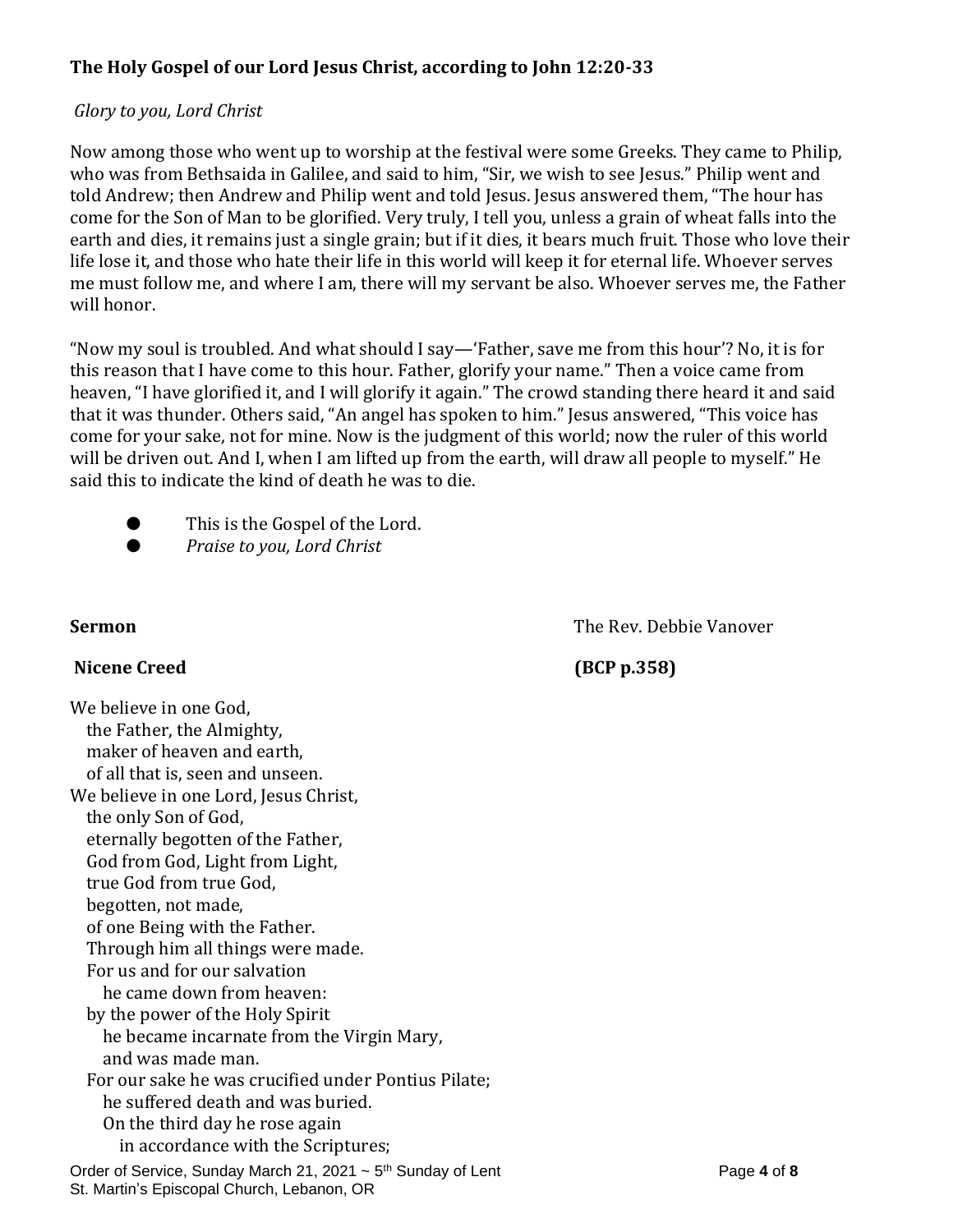he ascended into heaven

and is seated at the right hand of the Father.

He will come again in glory to judge the living and the dead, and his kingdom will have no end.

We believe in the Holy Spirit, the Lord, the giver of life,

who proceeds from the Father and the Son.

With the Father and the Son he is worshiped and glorified.

He has spoken through the Prophets.

We believe in one holy catholic and apostolic Church.

We acknowledge one baptism for the forgiveness of sins.

We look for the resurrection of the dead,

and the life of the world to come. **Amen.**

## **Prayers of the People for Lent V, year B**

*The response is: Lord graciously hear us.*

God made Christ a high priest for our salvation. As we prepare for the paschal feast, let us earnestly offer prayers and supplications to God through his Son. For the holy catholic church throughout the world, sharing the death and resurrection of Christ.

- Lord, hear us.
- *People* Lord, graciously hear us.

For this parish of St. Martin's, that we may be faithful to our mission and respond to the spiritual needs of those around us with compassion, joy, and truth.

- Lord, hear us.
- *People* Lord, graciously hear us.

For Michael our Presiding Bishop, Diana our Bishop, for all clergy, deacons and all who minister in Christ, and for all the holy people of God.

- Lord, hear us.
- *People* Lord, graciously hear us.

For those who are preparing for new birth in the waters of baptism this paschal season.

- Lord, hear us.
- *People* Lord, graciously hear us.

For all the peoples of the earth and for mercy, justice, and peace.

- Lord, hear us.
- *People* Lord, graciously hear us.

For the sick and the suffering, and for all who are in danger or need, especially those on our prayer list and those we name now, silently or aloud.

- Lord, hear us.
- *People* Lord, graciously hear us.

For the faithful departed in Christ, and for those whose faith is known to God alone, especially Bob Bernhard, Florence Farmer, Clayton Keith Reed III, Timothy McQueary, Miguel Alba, Socco Fierro; for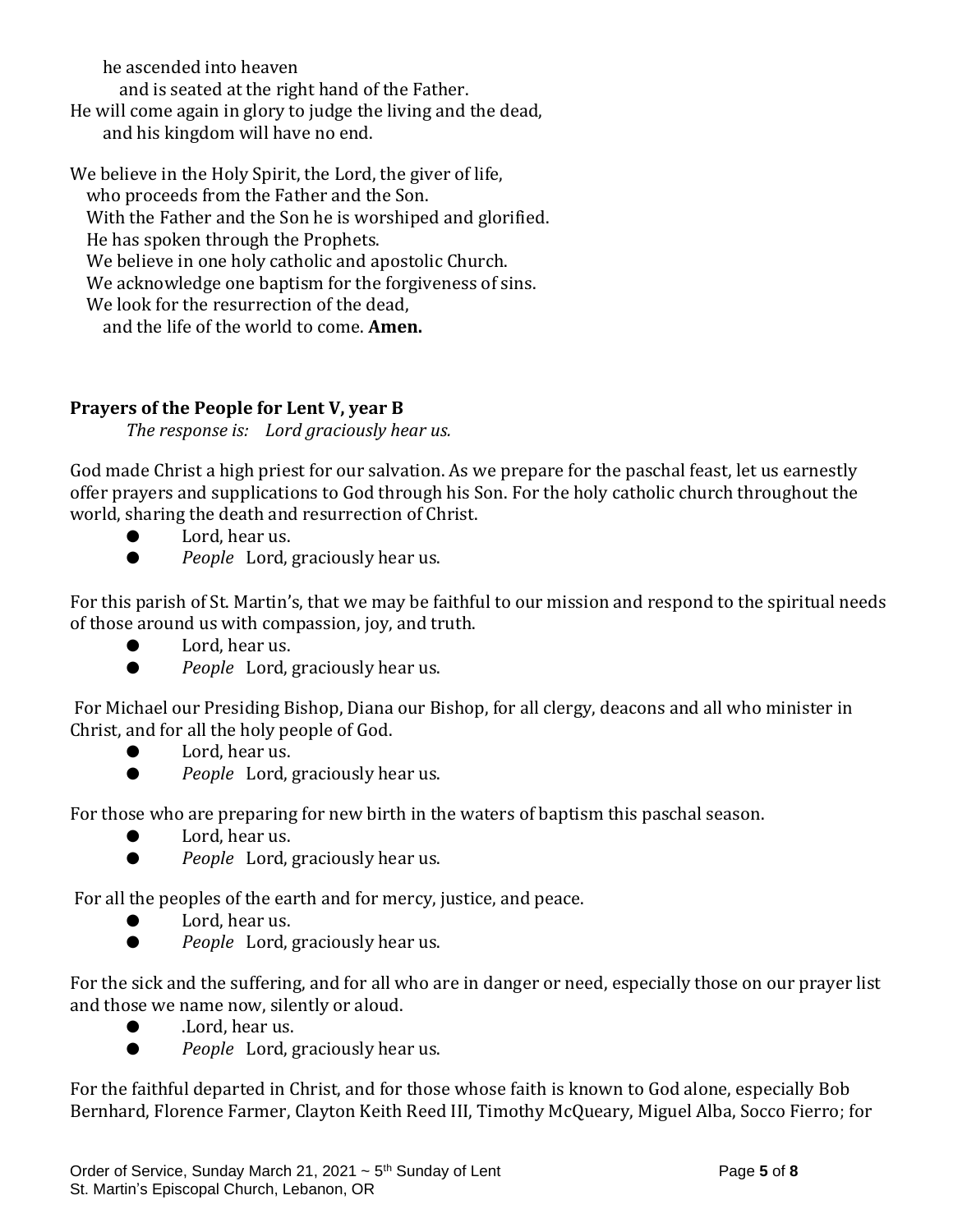all who have died from Covid, and for all whose names are known to God. May light perpetual shine upon them.

- Lord, hear us.
- *People* Lord, graciously hear us.

For our families, friends, and companions, and for all those we love.

- Lord, hear us.
- *People* Lord, graciously hear us.

## *Celebrant*

Blessed are you, God of eternal life, who lifted up your Son from death. Receive the prayers we offer this day for all who walk in darkness, and make your people children of light. Glory to you for ever and ever. *Amen.*

| <b>The Peace</b>       |                                                                 | (Just wave from your pew)     | BCP p. 360      |
|------------------------|-----------------------------------------------------------------|-------------------------------|-----------------|
|                        | The Peace of the Lord be always with you.<br>And also with you. |                               |                 |
| <b>Offertory Music</b> |                                                                 | "Forty Days and Forty Nights" | <b>Hymn 150</b> |
|                        |                                                                 |                               |                 |

# **The Liturgy of the Table**

#### **The Great Thanksgiving Eucharistic Prayer C** BCP p. 367

The Lord be with you. *And also with you.*

Lift up your hearts. *We lift them to the Lord.*

Let us give thanks to the Lord our God. *It is right to give him thanks and praise.*

God of all power, Ruler of the Universe, you are worthy of glory and praise. *Glory to you for ever and ever.*

At your command all things came to be: the vast expanse of interstellar space, galaxies, suns, the planets in their courses, and this fragile earth, our island home.

*By your will they were created and have their being.*

From the primal elements you brought forth the human race, and blessed us with memory, reason, and skill. You made us the rulers of creation. But we turned against you, and betrayed your trust; and we turned against one another.

*Have mercy, Lord, for we are sinners in your sight.*

Again and again, you called us to return. Through prophets and sages you revealed your righteous Law. And in the fullness of time you sent your only Son, born of a woman, to fulfill your Law, to open for us the way of freedom and peace.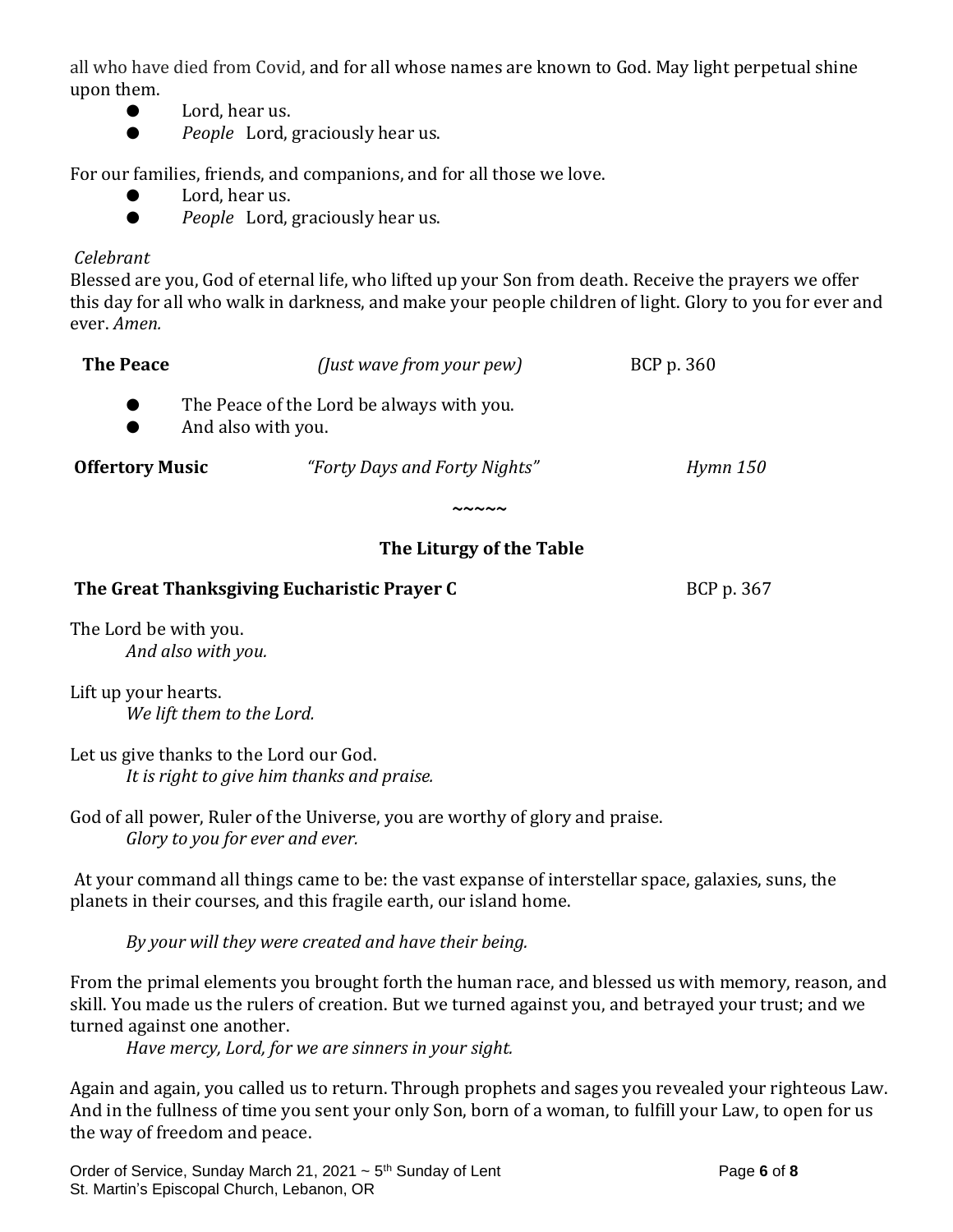#### *By his blood, he reconciled us. By his wounds, we are healed.*

And therefore we praise you, joining with the heavenly chorus, with prophets, apostles, and martyrs, and with all those in every generation who have looked to you in hope, to proclaim with them your glory, in their unending hymn:

## *Celebrant and People*

## **Holy, Holy, Holy Lord, God of power and might, heaven and earth are full of your glory. Hosanna in the highest Blessed is he who comes in the name of the Lord. Hosanna in the highest.**

## *The Celebrant continues*

And so, Father, we who have been redeemed by him, and made a new people by water and the Spirit, now bring before you these gifts. Sanctify them by your Holy Spirit to be the Body and Blood of Jesus Christ our Lord.

On the night he was betrayed he took bread, said the blessing, broke the bread, and gave it to his friends, and said, "Take, eat: This is my Body, which is given for you. Do this for the remembrance of me."

After supper, he took the cup of wine, gave thanks, and said, "Drink this, all of you: This is my Blood of the new Covenant, which is shed for you and for many for the forgiveness of sins. Whenever you drink it, do this for the remembrance of me."

Remembering now his work of redemption, and offering to you this sacrifice of thanksgiving,

## *We celebrate his death and resurrection, as we await the day of his coming.*

Lord God of our Ancestors: God of Abraham and Sarah, Isaac and Rebecca, and Jacob, Rachel, and Leah; God and Father of our Lord Jesus Christ: Open our eyes to see your hand at work in the world about us. Deliver us from the presumption of coming to this Table for solace only, and not for strength; for pardon only, and not for renewal. Let the grace of this Holy Communion make us one body, one spirit in Christ, that we may worthily serve the world in his name.

## *Risen Lord, be known to us in the breaking of the Bread.*

Accept these prayers and praises, Father, through Jesus Christ our great High Priest, to whom, with you and the Holy Spirit, your Church gives honor, glory, and worship, from generation to generation. *AMEN.*

> **The Lord's Prayer** *said not sung* Our Father, who art in heaven, hallowed be thy Name, thy kingdom come, thy will be done, on earth as it is in heaven. Give us this day our daily bread.